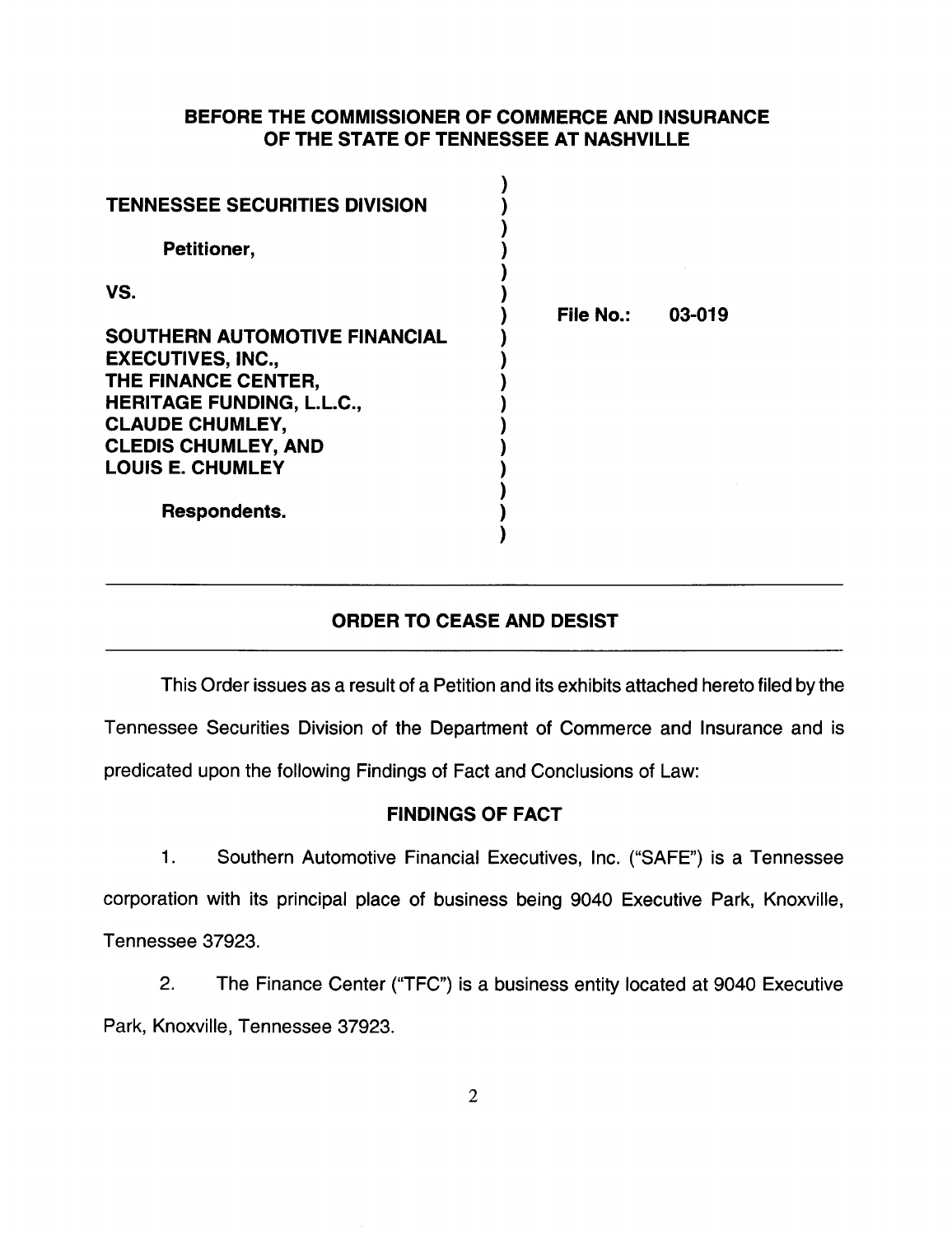3. Heritage Funding, L.L.C. ("Heritage") is a Tennessee Limited Liability Corporation with its principal place of business being 10816 Kingston Pike, Knoxville, Tennessee 37923.

4. Claude Chumley is a citizen and resident of the State of Tennessee with his address being 283 Hunley Road, Speedwell, Tennessee 37879. Claude Chumley is currently offering and/ or selling securities from or in the State of Tennessee.

5. Cledis Chumley is a citizen and resident of the State of Tennessee with his address being 283 Hunley Road, Speedwell, Tennessee 37879. Cledis Chumley has never been registered with the Division as a broker-dealer, an agent of a broker-dealer or as an investment advisor. Cledis Chumley is currently offering and/ or selling securities from or in the State of Tennessee.

6. Louis E. Chumley is a citizen and resident of the State of Tennessee with his address being 400 Amanda Circle, Knoxville, Tennessee 37922. Louis Chumley has never been registered with the Division as a broker-dealer, an agent of a broker-dealer or as an investment advisor. Louis Chumley is currently offering and/ or selling securities from or in the State of Tennessee.

7. Claude Chumley, Cledis Chumley, and Louis A. Chumley (collectively referred to as the "Chumleys") approached several individuals in the Knoxville area in order to solicit them to invest in SAFE, which was doing business as The Finance Center, Inc. The Chumleys represented to the potential investors that their investment would finance of a series of satellite stores that provide loans to people who are unable to obtain automobile financing from traditional sources of financing.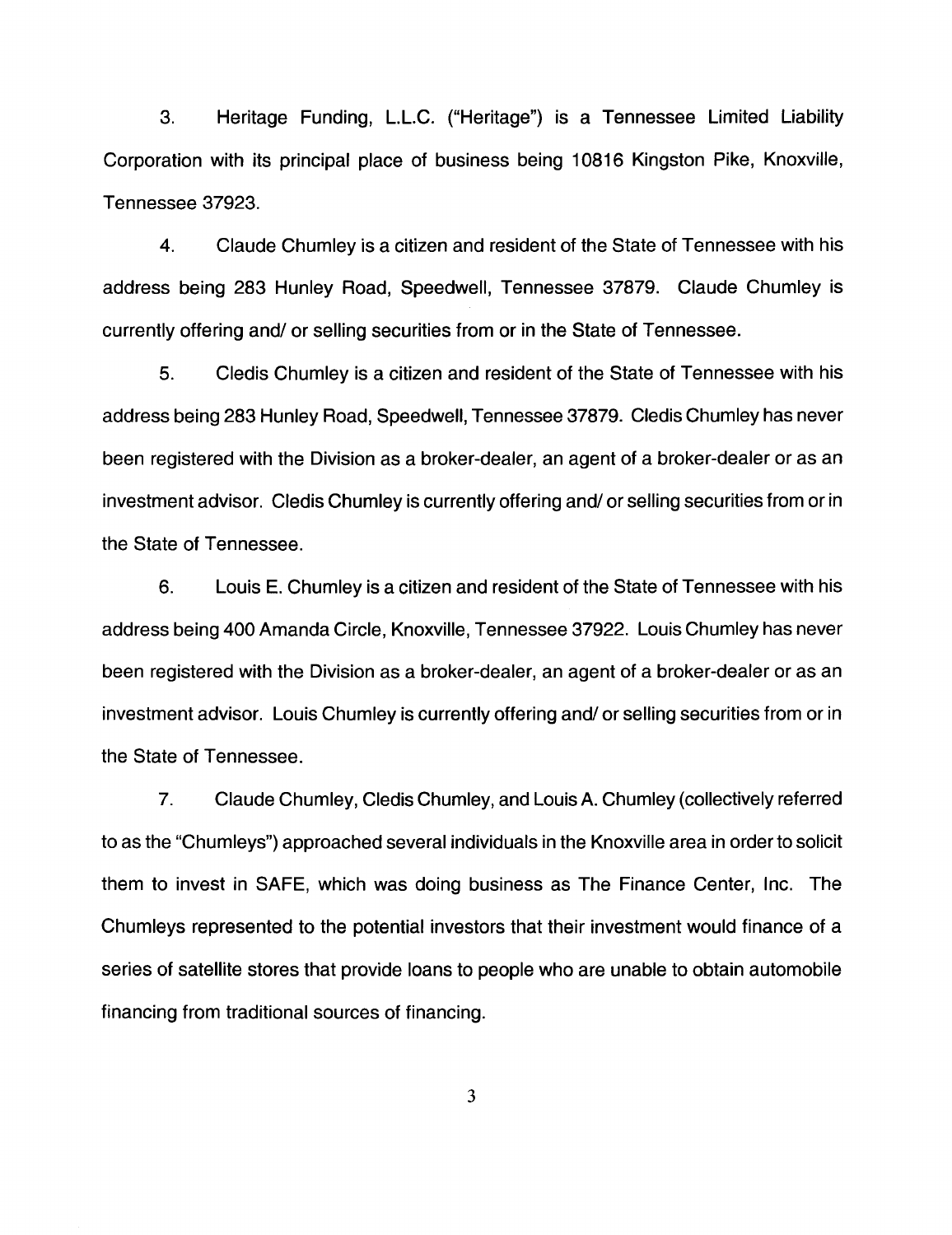8. SAFE is not currently, nor has the company ever been, registered with the Division pursuant to the Tennessee Securities Act of 1980, as amended. Moreover, SAFE has never registered a securities offering with the Division.

9. TFC is not currently, nor has the company ever been, registered with the Division pursuant to the Tennessee Securities Act of 1980, as amended. Moreover, TFC has never registered a securities offering with the Division.

10. Heritage is not currently, nor has the company ever been, registered with the Division pursuant to the Tennessee Securities Act of 1980, as amended. Moreover, Heritage has never registered a securities offering with the Division.

11. Claude Chumley is not currently, nor has he ever been, registered with the Division pursuant to the Tennessee Securities Act of 1980, as amended. Claude Chumley has never been registered with the Division as a broker-dealer, an agent of a broker-dealer or as an investment advisor. Moreover, Claude Chumley has never registered a securities offering with the Division.

12. Cledis Chumley is not currently, nor has he ever been, registered with the Division pursuant to the Tennessee Securities Act of 1980, as amended. Cledis Chumley has never been registered with the Division as a broker-dealer, an agent of a broker-dealer or as an investment advisor. Moreover, Cledis Chumley has never registered a securities offering with the Division.

13. Louis A. Chumley is not currently, nor has he ever been, registered with the Division pursuant to the Tennessee Securities Act of 1980, as amended. Louis A. Chumley has never been registered with the Division as a broker-dealer, an agent of a broker-dealer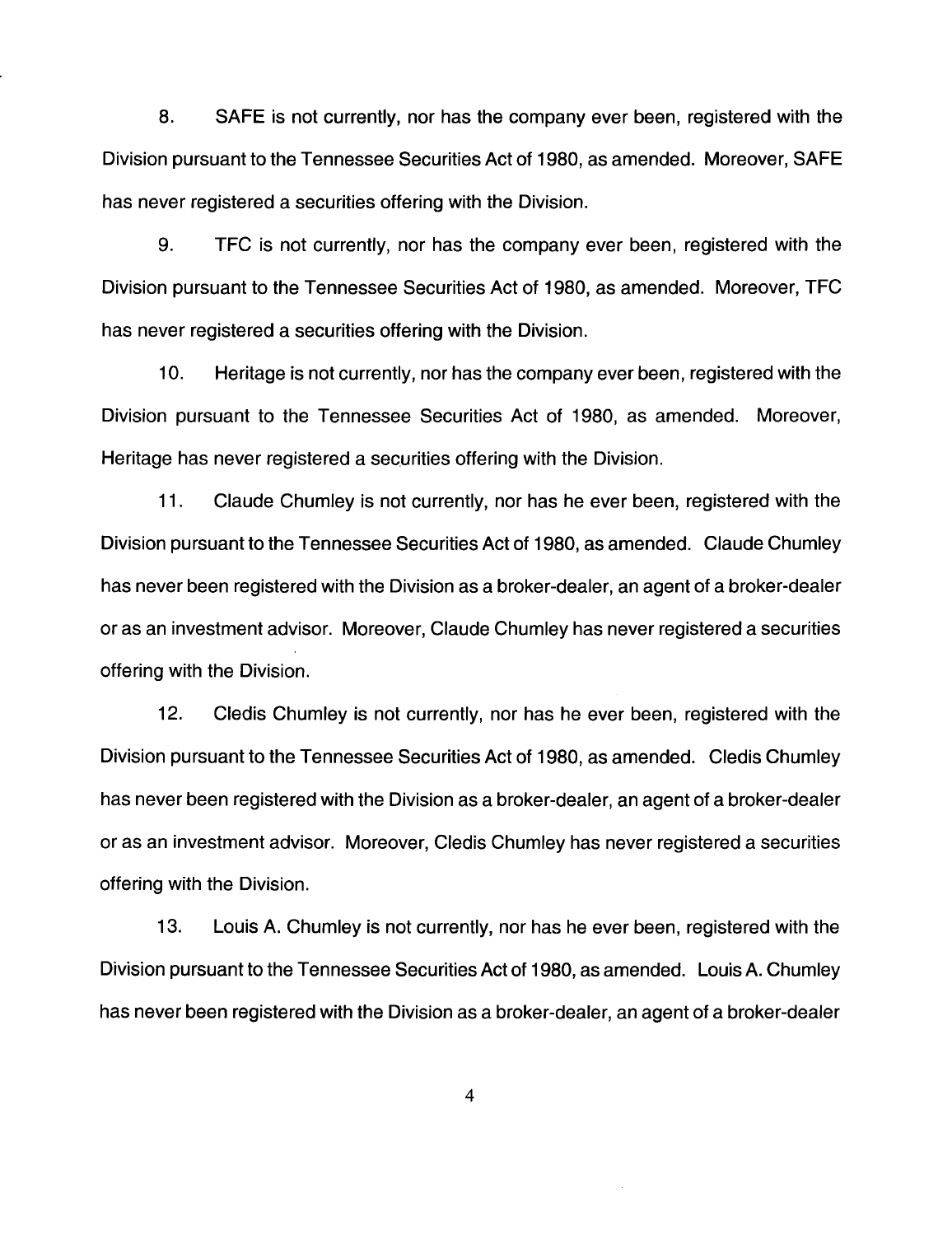or as an investment advisor. Moreover, Louis A. Chumley has never registered a securities offering with the Division.

14. Potential investors were given the opportunity to invest in both stock of SAFE, as well as to operate a satellite store themselves. SAFE stock promised a high return. The offering of stock in SAFE sold by the Chumleys is a security.

15. Potential investors were given the opportunity to purchase royalty agreements. The royalty agreements promised the investor a return on every contract that was completed. The offering of royalty agreements is a security.

16. The Respondents are presently and will continue to offer and/or sell unregistered securities, without the proper registration, from or in the State of Tennessee. As result of this activity the public will suffer immediate and irreparable injury, loss or damage.

17. The Respondents, in connection with the offer, sale and purchase of a security in this state, are engaged in acts, practices or courses of business which operate as a fraud or deceit upon citizens of the State of Tennessee.

18. This Order is in the public interest and necessary for the protection of investors, and consistent with the purposes fairly intended by the Act.

#### **CONCLUSIONS OF LAW**

1. Tennessee Code Annotated §48-2-104 provides that it is unlawful for any person to sell any security in this state unless it is registered with the Division, qualified for an exemption pursuant to §48-2-103, or a covered security.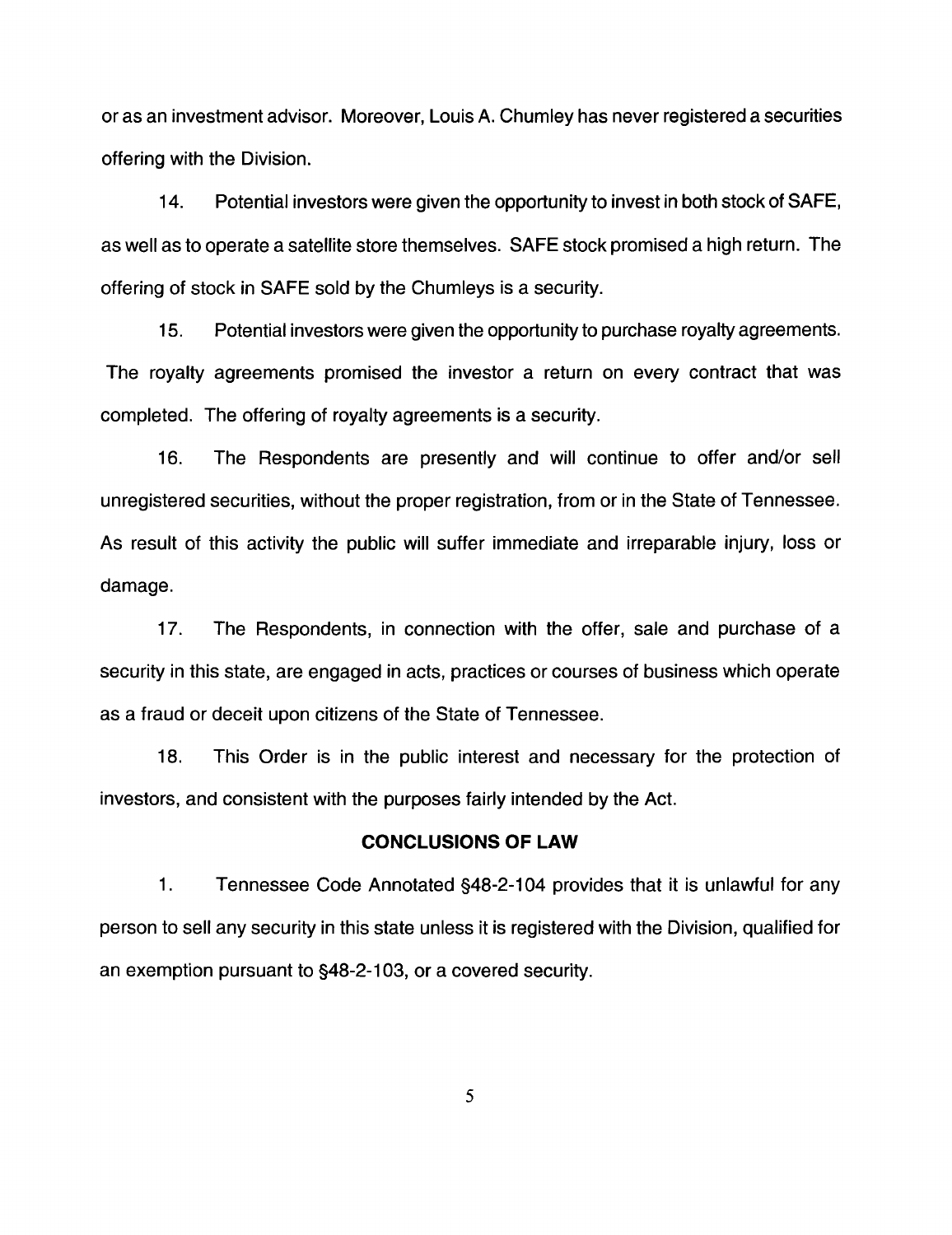2. Tennessee Code Annotated§ 48-2-102 provides that a security includes stock.

3. Tennessee Code Annotated§ 48-2-102 provides that a security includes investment contracts. In King v. Pope, 91 S.W.3d 314, 320-322 (Tenn. 2002), the court held that an instrument or agreement would be considered an investment contract when (1) an offeree furnishes initial value to an offeror, (2) a portion of this initial value is subjected to the risks of the enterprise, (3) the furnishing of the initial value is induced by the offeror's promises or representations which give rise to a reasonable understanding that a valuable benefit of some kind, over and above the initial value, will accrue to the offeree as a result of the operation of the enterprise, and (4) the offeree does not receive the right to exercise practical and actual control over the managerial decisions of the enterprise. Investment contracts would include royalty agreements; thus, royalty agreements are a security.

4. Based upon the Findings of Fact and the Exhibits filed by the Petitioner, the Respondents have violated and are violating Tennessee Code Annotated §48-2-104 by offering and/or selling unregistered securities to Tennessee residents.

5. Tennessee Code Annotated §48-2-1 02(3) provides that a "broker-dealer" means any person engaged in the business of effecting transactions in securities for the account of others, or any person engaged in the business of buying or selling securities issued by one (1) or more other persons for such person's own account and as part of a regular business rather than in connection with such person's investment activities.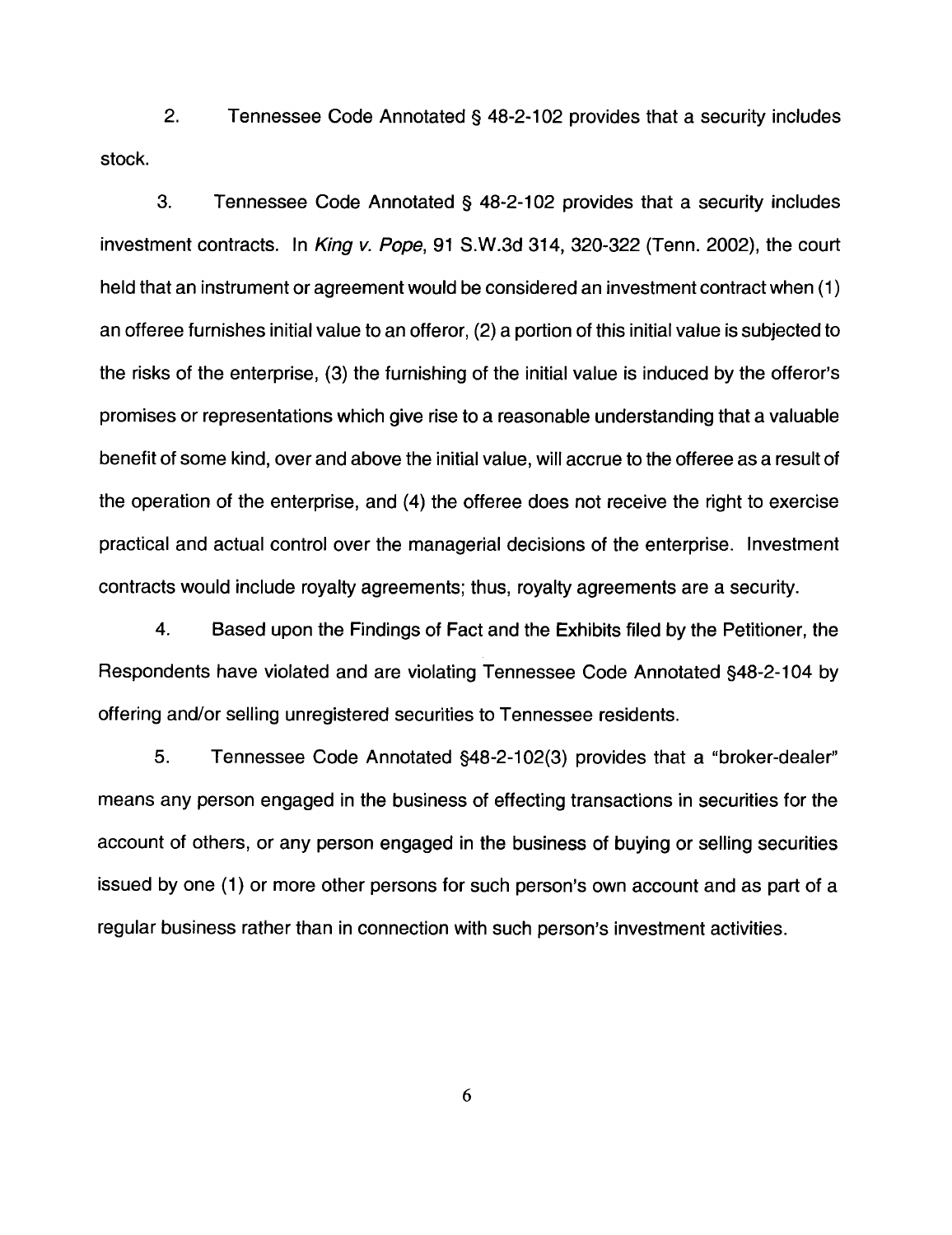6. Tennessee Code Annotated §48-2-1 02(2) provides that an "agent" means any individual, other than a broker-dealer, who represents a broker-dealer in effecting or attempting to effect purchases or sales of securities from or in this state.

7. Tennessee Code Annotated §48-2-109(a) provides that it is unlawful for any person to transact business from or in this state as a broker-dealer or agent unless such person is registered as a broker-dealer or agent under this part.

8. Tennessee Code Annotated §48-2-109(b) provides that it is unlawful for any broker-dealer to employ an agent to transact business as an agent unless the agent is registered under this part.

9. Based upon the Findings of Fact and the Exhibits filed by the Petitioner, the Respondents, SAFE, TFC, and Heritage have violated and are violating Tennessee Code Annotated §48-2-109(a) and (b) by acting as unregistered broker-dealers and employing unregistered agents to solicit Tennessee residents and residents of other states.

10. Tennessee Code Annotated §48-2-109(a) provides that it is unlawful for any person to transact business from or in this state as a broker-dealer or agent unless such person is registered as a broker-dealer or agent under this part.

11. Based upon the Findings of Fact and the Exhibits filed by the Petitioner, Respondent Claude Chumley, Cledis Chumley, and Louis A. Chumley have violated and are violating Tennessee Code Annotated §48-2-1 09(a) by acting as unregistered agents of a broker-dealer from and in the State of Tennessee.

12. Tennessee Code Annotated§ 48-2-121 (a) provides that it is unlawful for any person, in connection with the offer, sale or purchase of any security in this state, directly or indirectly, to employ any device, scheme, or artifice to defraud, make any untrue statement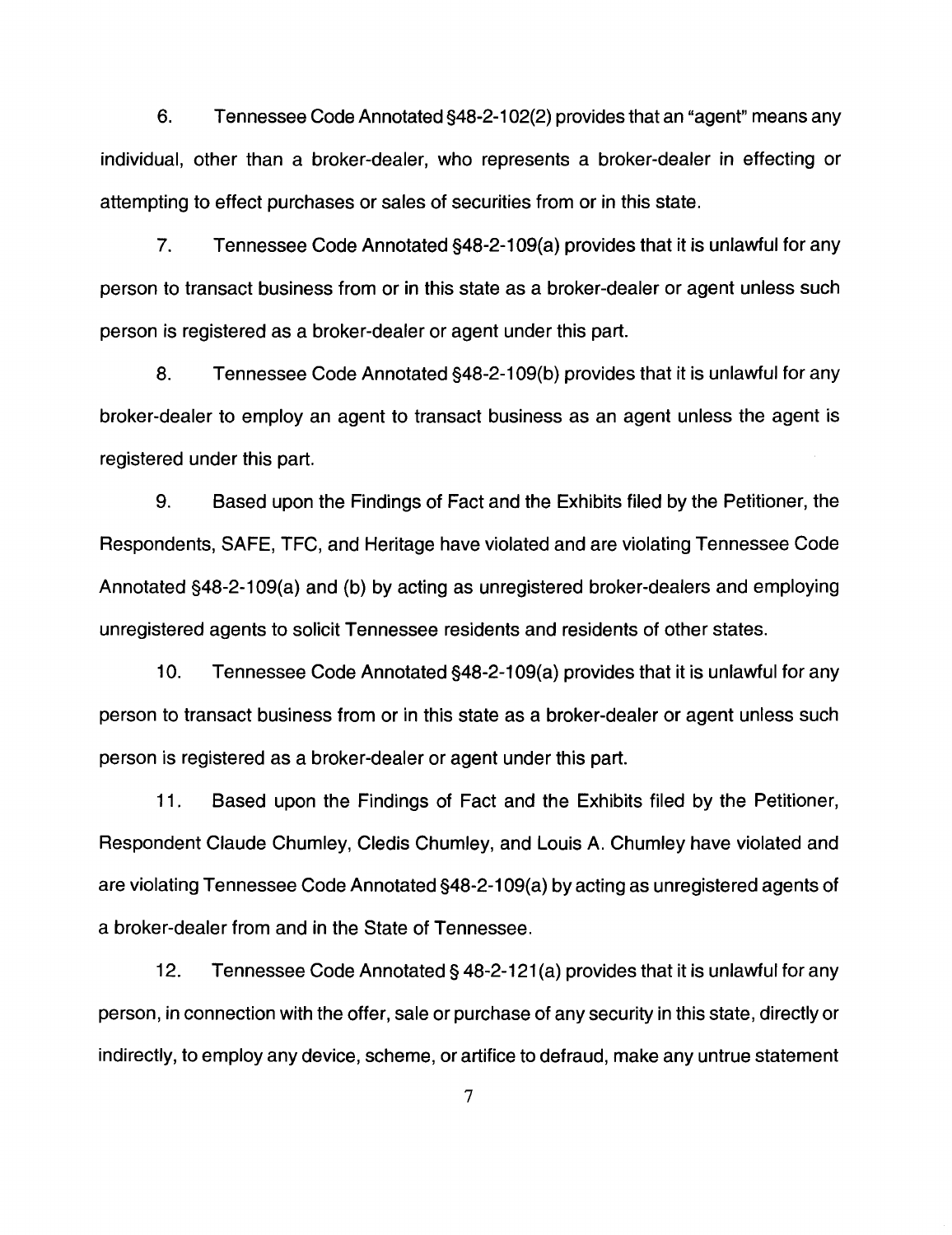of a material fact or omit to state a material fact necessary in order to make the statements made, in light of the circumstances under which they are made, not misleading, or engage in any act, practice or course of business which operates or would operate as a fraud or deceit upon any person.

13. Based upon the Findings of Fact, the Respondents SAFE, TFC, Heritage and the Chumleys have violated and are violating Tennessee Code Annotated§ 48-2-121 (a) by failing to perform their duties under the agreements, including failing to make payments as scheduled, and failing to act on and process contracts forwarded to Respondents.

14. Additionally, Respondents have violated and are violating Tennessee Code Annotated §48-2-121(a) by making untrue statements of material fact or omitting to state material facts, including that the investments were secured by property that did not exist.

15. Tennessee Code Annotated §48-2-116 provides that the Commissioner may make, promulgate, amend, and rescind such Orders as are necessary to carry out the provisions of the Tennessee Securities Act of 1980, as amended, and that such Order is in the public interest, necessary for the protection of investors and consistent with the purposes fairly intended by the policy and provisions of the Act.

16. Tennessee Code Annotated §48-2-116(e)(2) states, in pertinent part, that no Order may be entered without: 1) prior notice to affected parties, unless the Commissioner determines that prior notice would not be in the public interest and would be detrimental to the protection of investors; 2) an opportunity for a hearing before the Commissioner; and 3) written Findings of Fact and Conclusions of Law.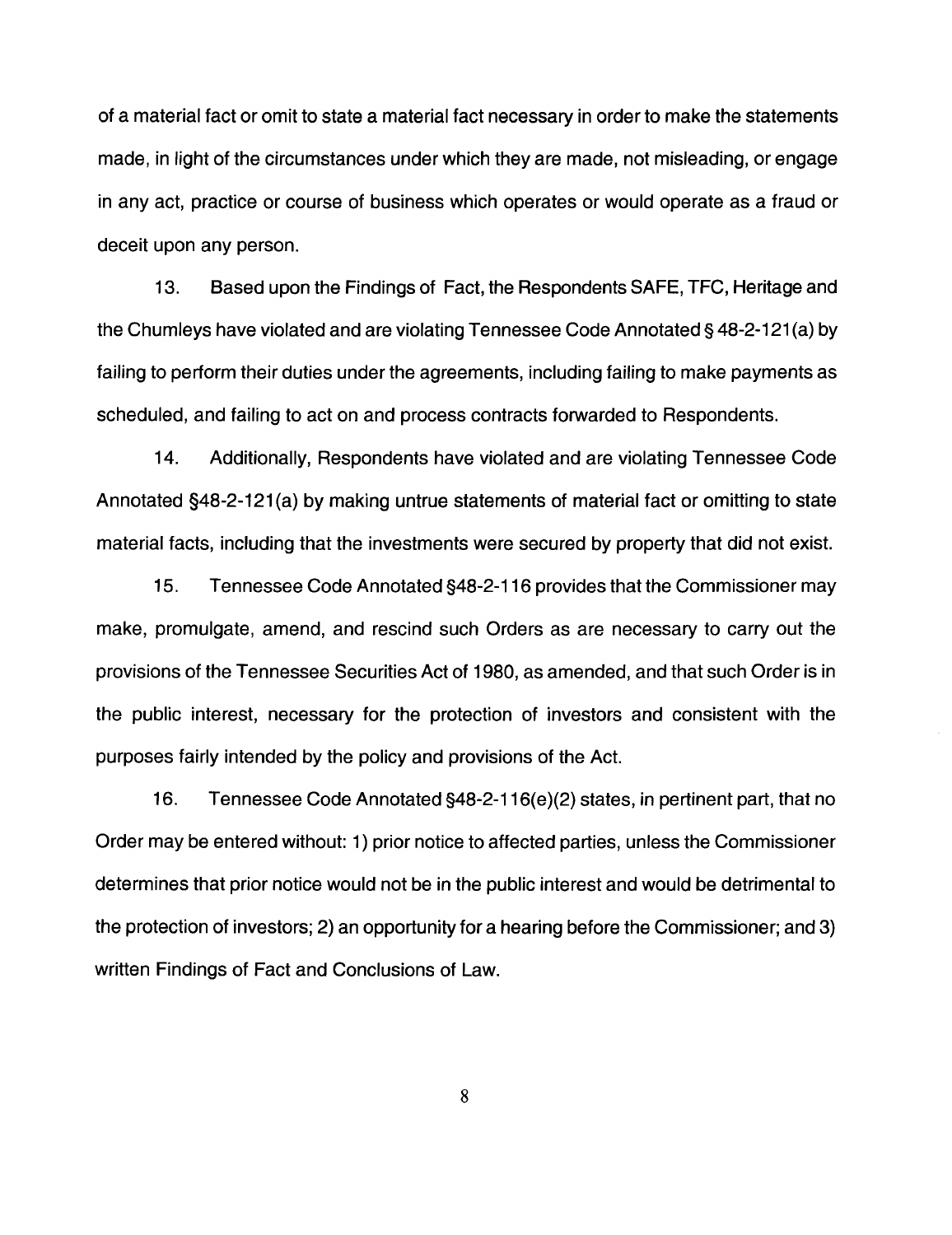17. Based upon the Findings of Fact, it would not be in the public interest and it would be detrimental to the protection of investors if prior notice of this Order were given to affected parties.

**NOW, THEREFORE,** in consideration of the foregoing, it is **ORDERED** that:

1. The Respondents Southern Automotive Financial Executives, Inc., The Finance Center, Heritage Funding, L.L.C., Claude Chumley, Cledis Chumley, and Louis A. Chumley shall comply with the provisions of the Tennessee Securities Act of 1980, as amended.

2. The Respondents Southern Automotive Financial Executives, Inc., The Finance Center, and Heritage Funding shall cease and desist in the further conduct as a broker-dealer from or in the State of Tennessee until such time as it is effectively registered with the Division to engage in such activity.

3. The Respondents Claude Chumley, Cledis Chumley, and Louis A. Chumley shall cease and desist in further conduct as an agent of a broker-dealer from or in the State of Tennessee until such time each is effectively registered with the Division to engage in such activity.

4. All Respondents shall cease and desist the further offer and/or sale of unregistered securities from and in the State of Tennessee.

5. The Respondents shall cease and desist, from and in the state of Tennessee, in the present and future conduct of employing any device, scheme, or artifice to defraud, making any untrue statement of a material fact or omitting to state a material fact necessary in order to make the statements made, in light of the circumstances under which they are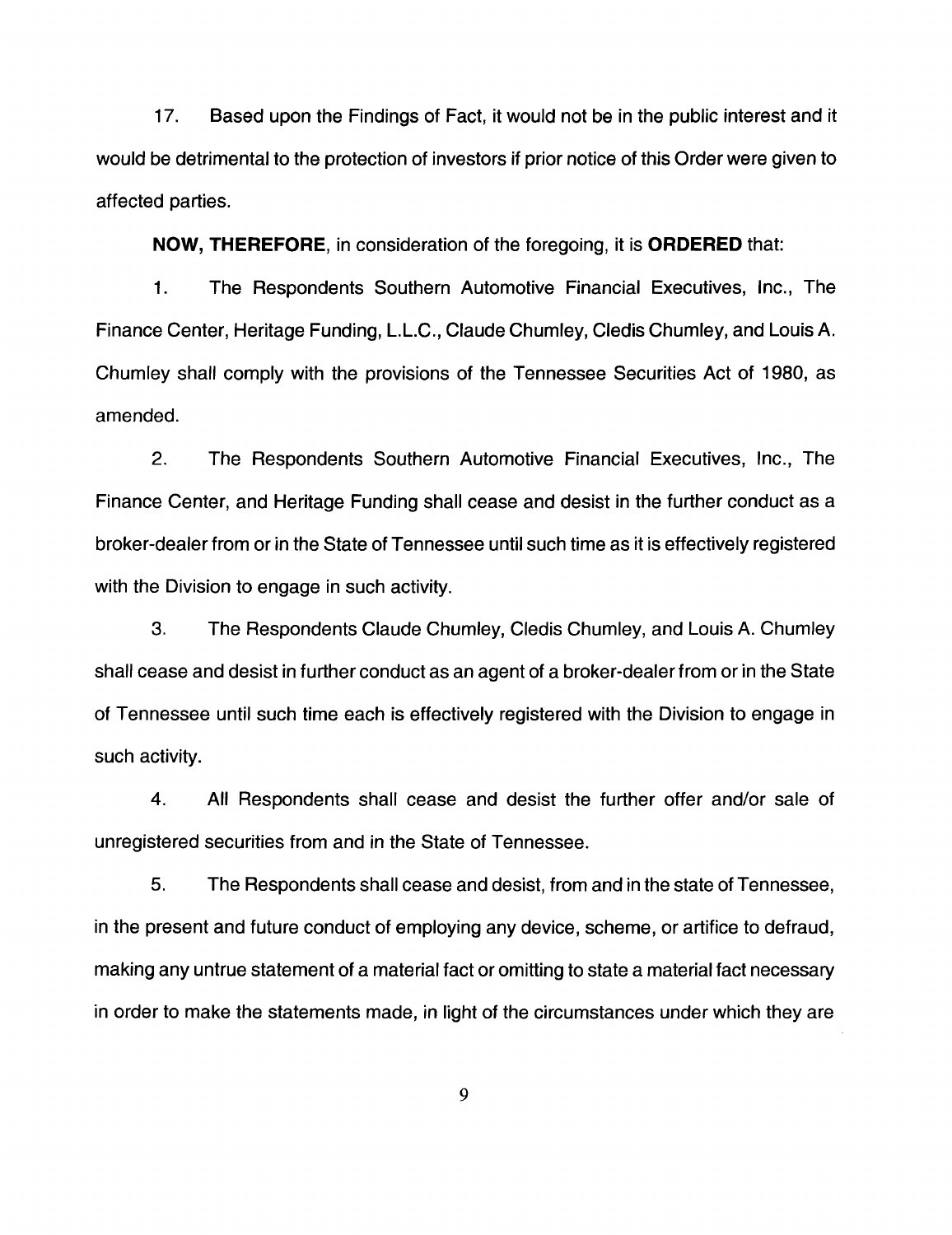made, not misleading, or engaging in any act, practice or course of business which operates or would operate as a fraud or deceit upon any person.

6. All persons in any way assisting, aiding, or helping any of the aforementioned Respondents in any of the aforementioned violations of the Tennessee Securities Act of 1980, as amended, Tennessee Code Annotated §§48-2-1 01 et seq. shall cease and desist from all such activities in violation of the Tennessee Securities Act of 1980, as amended.

This Order is not intended to prohibit any lawful conduct in which any of the Respondents might be engaged.

Entry of this Order shall not in any way restrict the Tennessee Securities Division or the Commissioner of Commerce and Insurance from taking further action with respect to these or other possible violations by Respondents of the Act or any of the Rules promulgated there under.

This Order shall become a Final Order 30 days from the date of its entry, unless written notification requesting a hearing is made within that 30 day period.

You are advised that you have the right to a hearing as to all matters raised in this Order. If you wish to exercise your right to a hearing, please notify:

# **DAPHNE D. SMITH ASSISTANT COMMISSIONER FOR SECURITIES STATE OF TENNESSEE, DEPARTMENT OF COMMERCE AND INSURANCE DAVY CROCKETT TOWER, SUITE 680 500 JAMES ROBERTSON PARKWAY NASHVILLE, TENNESSEE 37243**

Such request must be received within 30 days of the date of entry of this Order.